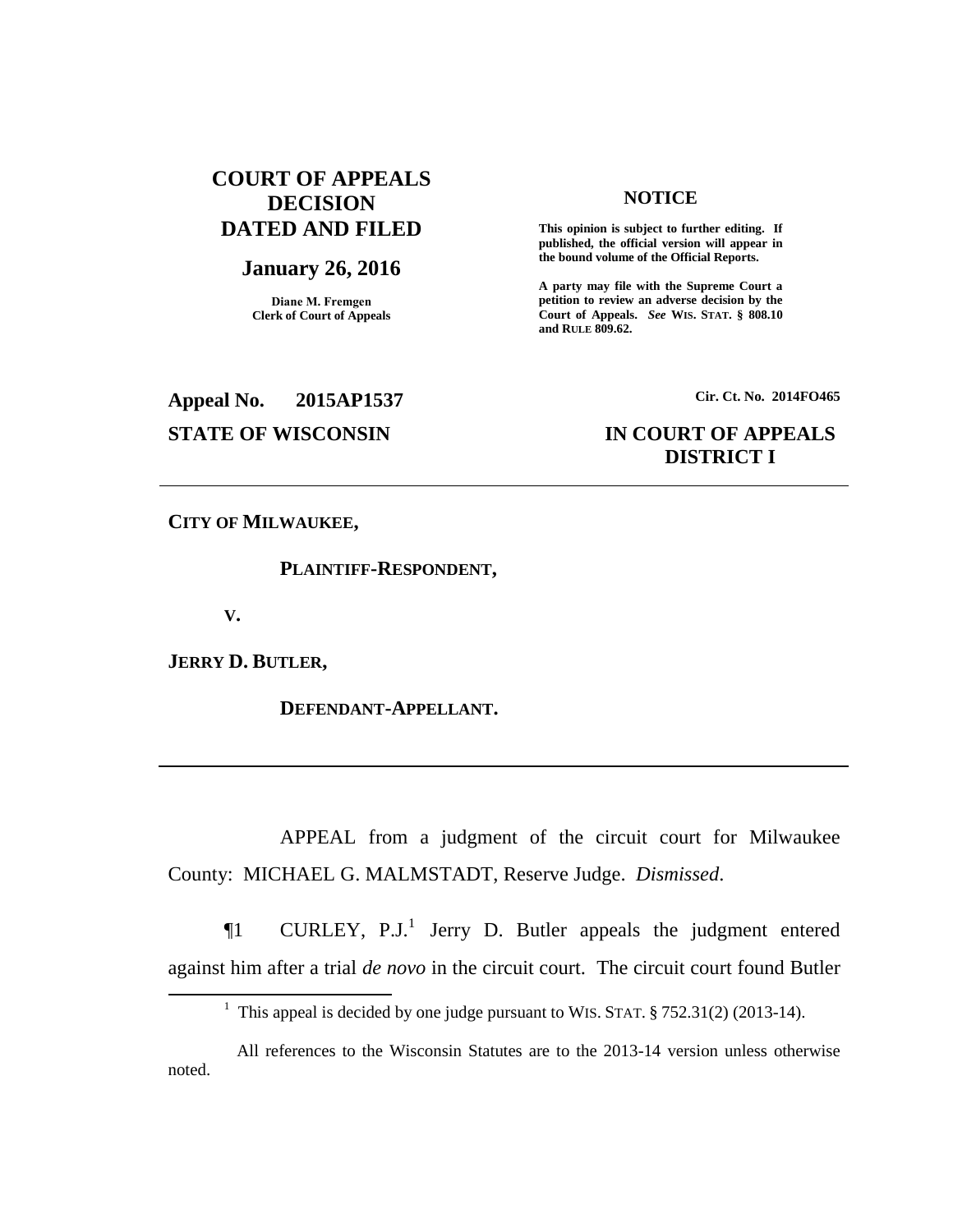No. 2015AP1537

guilty of violating a Milwaukee municipal court charge prohibiting the possession of marijuana contrary to MILWAUKEE, WIS., CODE OF ORDINANCES ch. 106-38-2 (2013). Because Butler has failed to perfect his appeal, this appeal is dismissed.

### **BACKGROUND**

¶2 From what can be gleaned from the incomplete record, a copy of a criminal complaint found in the record charging Butler with a State charge of disorderly conduct (which was later dismissed at the behest of the State) and the City's brief, Butler was involved in an altercation with his neighbors over loud music emanating from Butler's apartment on February 26, 2013 at 6307 W. Hampton Avenue in Milwaukee. According to the criminal complaint, during the argument, Butler revealed a chrome handgun after lifting his shirt. The neighbor called the police, and when the police arrived, Butler's apartment was vacant. Apparently, the police entered his apartment at the request of the neighbor who had summoned them. While the police were at the scene, Butler returned and was questioned about the gun. According to the police, Butler gave them permission to search his car where they retrieved a gun. Butler was arrested, and, as noted, charged with a State charge of disorderly conduct. As a result of this encounter with the police, Butler was also given the citation for the municipal charge of possession of marijuana that is at issue in this appeal.

¶3 On April 21, 2014, a trial was held in municipal court on the possession of marijuana charge. Butler was found guilty of violating the city ordinance prohibiting the possession of marijuana and was fined \$386.00, including costs. Butler then filed a notice of appeal in the circuit court on May 8, 2014. In it, he requested a trial *de novo*.

2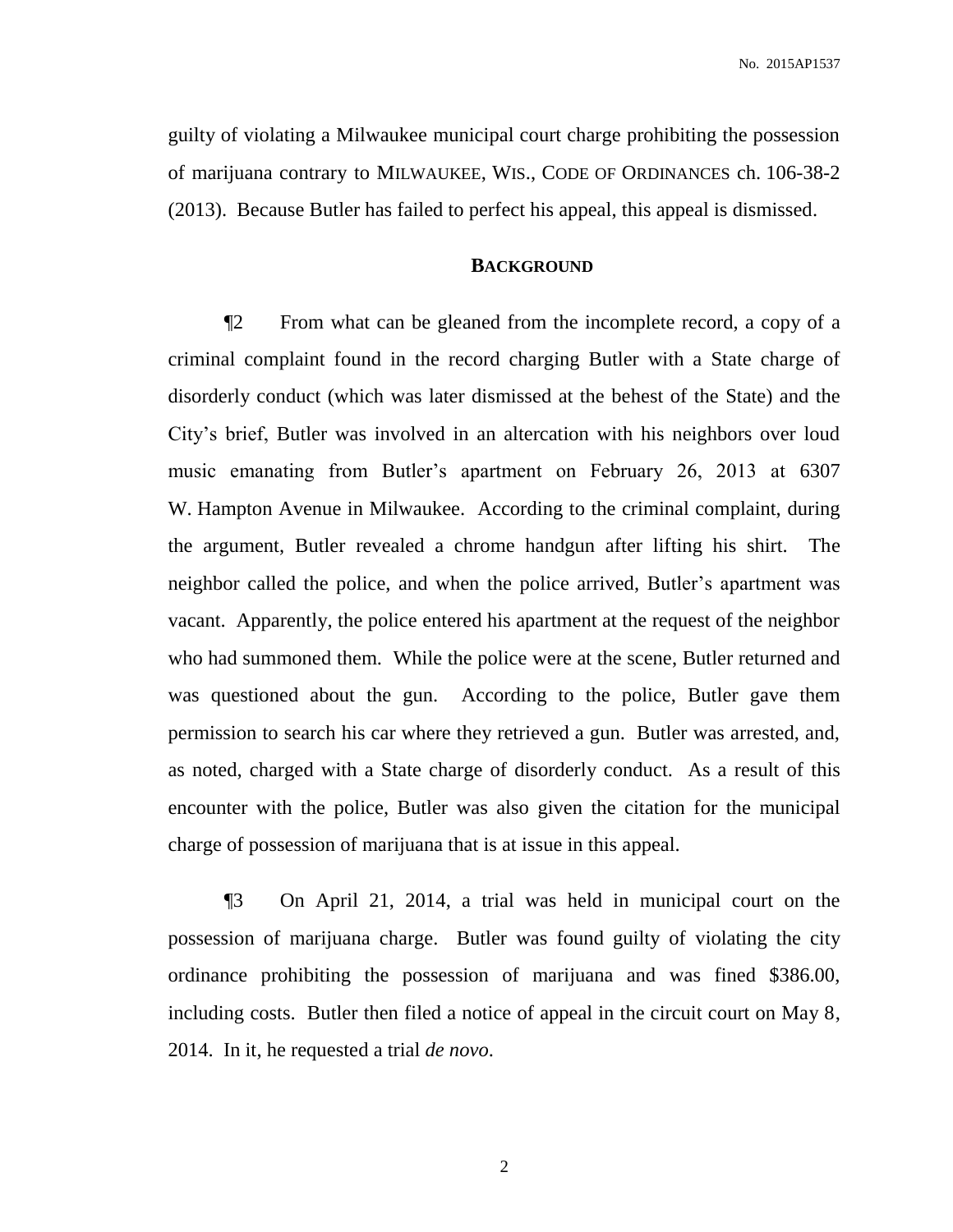¶4 Once in the circuit court, the matter was dismissed in error but was later reinstated after it was confirmed that Butler was given the wrong date to return to court. The case was heard on March 12, 2015, at which time the case was dismissed on the court's own motion. According to the judgment roll, the reserve judge then requested that the matter be brought back to court. In a letter from Butler to the Honorable J.D. Watts, Butler suggests that this was done after the court received a letter from the city attorney (no letter is in the record). A court trial was ultimately held on May 28, 2015. Judge Malmstadt, after denying a motion to dismiss at the close of evidence, found Butler guilty of the municipal charge of possession of marijuana and fined him \$50.00.

**Ject** 5 Butler then filed a notice of appeal in this court.<sup>2</sup> Butler was unsuccessful in having his transcript fees waived in this appeal, as Judge Lindsey Grady denied his request. However, a later document entitled "Fee Waiver Determination" bears a handwritten "Waived" in red ink. It appears this waiver of appellate fees was authorized by the Clerk of the Court of Appeals.

¶6 Also in the record are two conflicting statements concerning transcripts. In one document entitled "Statement on Transcript" file stamped July 30, 2015, a checkmark was placed next to the box stating "Satisfactory arrangements with the court reporter(s) have been made for the filing and service of the following transcripts(s), as certified below by the court reporter." A handwritten entry states "Transcript Judge Malmstadt on March 12, 2015[,] Judge Malmstadt on May 29, 2015."

 $2$  The record contains several letters written by Butler to various circuit court judges. In one, he seeks the return of his gun taken at the time of the incident. That matter and others raised in the letters are not before this court.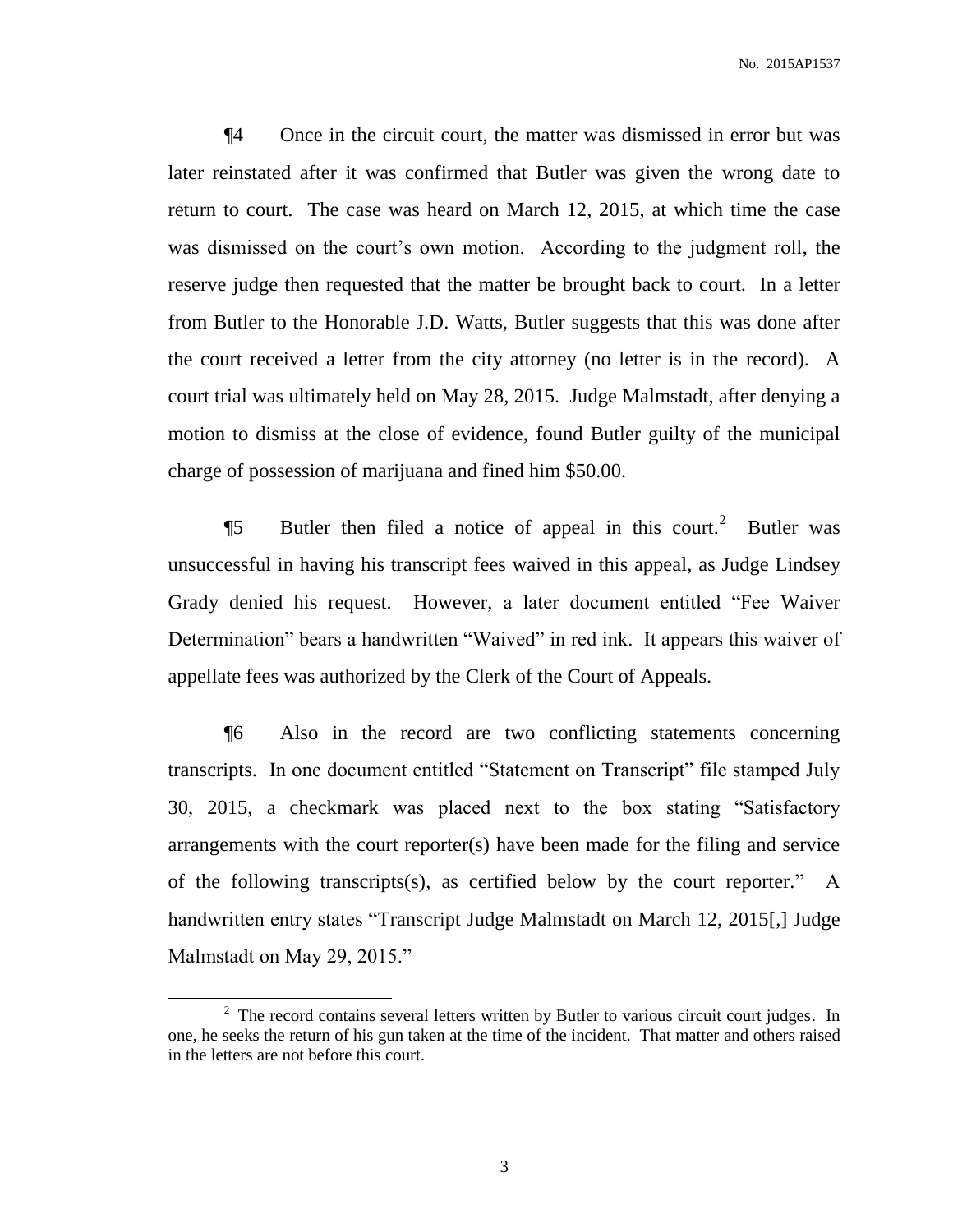¶7 However, the court reporter portion of that certification is blank. Another Statement on Transcript, this one file stamped August 10, 2015, has the box checked which reads: "A transcript is not necessary for prosecution of this appeal." The record contains no transcripts.

¶8 After Butler's first attempt to file his brief, an order was sent to him and the City Attorney advising that the court "will not accept the document as [Butler's] brief because it does not comply with the rules of appellate procedure." Moreover, the order further explained that his submission did not include a table of contents, a statement of issues, or a table of authorities, and it lacked any reference to the record, among a list of deficiencies. In that order, we directed Butler to the Appellate Help Desk for assistance. It is unknown whether Butler sought their help.

¶9 A short time later, Butler filed a document entitled "Brief in Support of Motion to Suppress Statement of Facts" on November 5, 2015. It is almost an exact copy of the earlier rejected document and does not remedy the problems seen in the original brief or address the other deficiencies mentioned in the order. The City Attorney filed a brief in response on December 1, 2015. Butler did not file a reply brief.

¶10 In his brief, Butler asks this court to either dismiss the charge or hold an evidentiary hearing to determine the admissibility of any statements or evidence. He clearly misunderstands the function of this court. The time to raise any motions concerning the admissibility of statements or evidence was in the circuit court. This court does not hold evidentiary hearings. As he has supplied no transcripts to support his request for dismissal, this court must assume that missing transcripts support the trial court's ruling. *See Fiumefreddo v. McLean*,

4